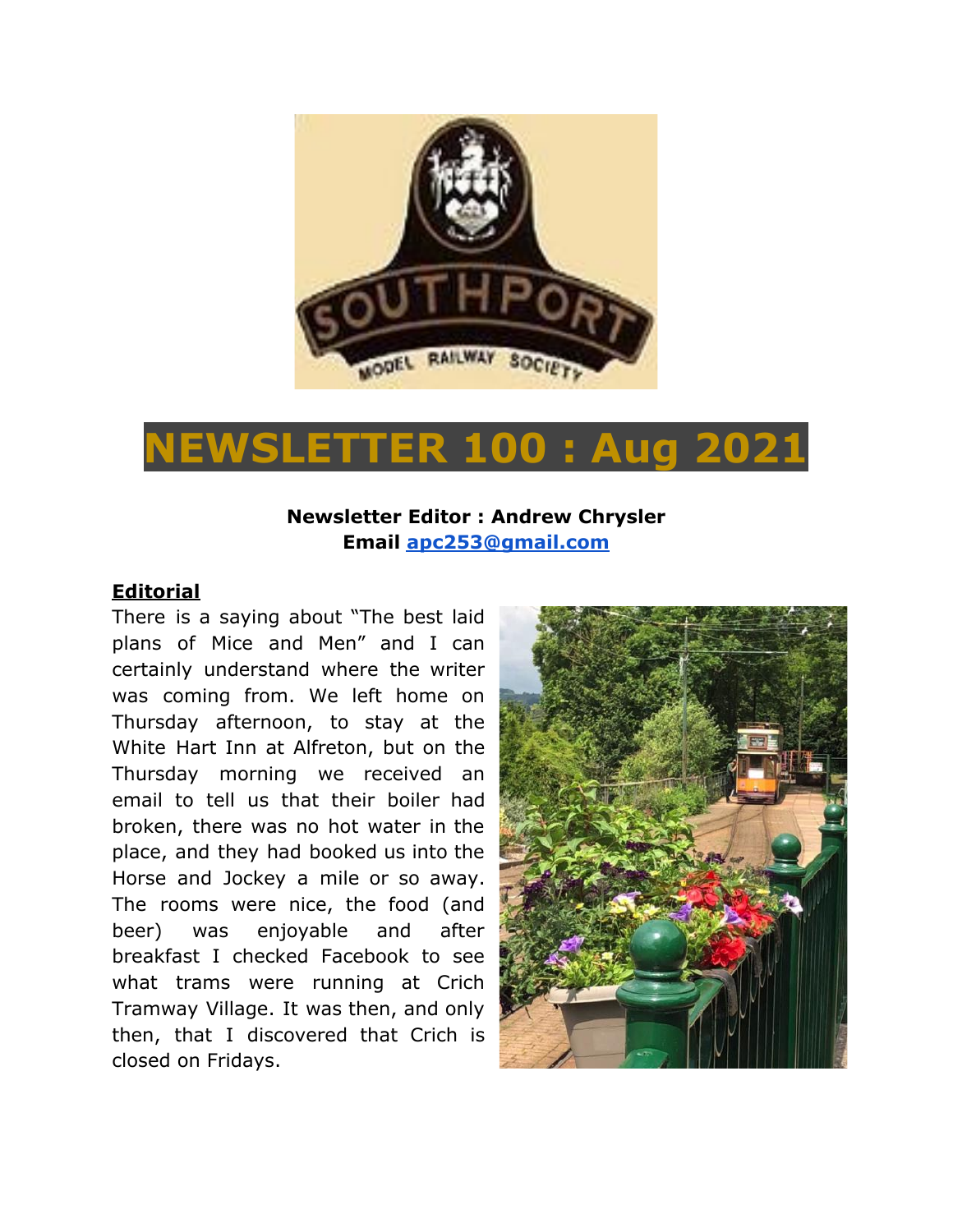We discovered that we were close to "The Great British Car Journey" and rescued the day with a few hours spent in the company of Mini Metros, Ford Fiestas and even a Morris Ital.

Travelling with satellite navigation can be something of a surprise… while you know where you are going, and invariably arrive there, the exact route taken can be rather unexpected. Our journey from Southport to Alfreton took us via the M56 and off at the Manchester Airport turning - talk about rubbing it in, we would normally have been heading to the airport in preparation for flying somewhere warm, but this time we had packed coats instead of shorts and sandals. We were routed along a new by-pass to the A6, which cut out quite a lot of congestion, through the Peak District and through Bakewell. While I have not yet seen the club's layout of Monsal Dale, so cannot compare it with Headstone Viaduct (which I could not see from the car in any case) I feel that for the sake of total realism the model should feature a tractor, trailer and a traffic jam of around two dozen cars *INCLUDING MINE!*

Onwards to Dudley, where we had obtained tickets (using Tesco "Clubcard" points) for the Black Country Living Museum which was open, although the tram and trolleybus were not operating. At least - as can be seen from the photo - we were third time lucky when we reached Seaton ten days later…

Just before Seaton, we spent a couple of days in Barnstaple, and visited "The Big Sheep'', which is a popular attraction, based around a farm and themed (not unsurprisingly) around sheep. We had to pre-book, due to Covid, and we had to present our ticket (complete with Baa-code) to gain admission. Entertainment consisted of a sheep show, duck herding and the grand finale was their version of horse racing - a Sheeplechase over a few (low) jumps carrying knitted jockeys. Sandgrounders may like to know that sheep No 1, Red Ram, came second, just behind No 6, Woolly Jumper, which won the race and was first to the feed trough. The railway connection was provided by a children's scenic ride from the appropriately named Ewe-ston station.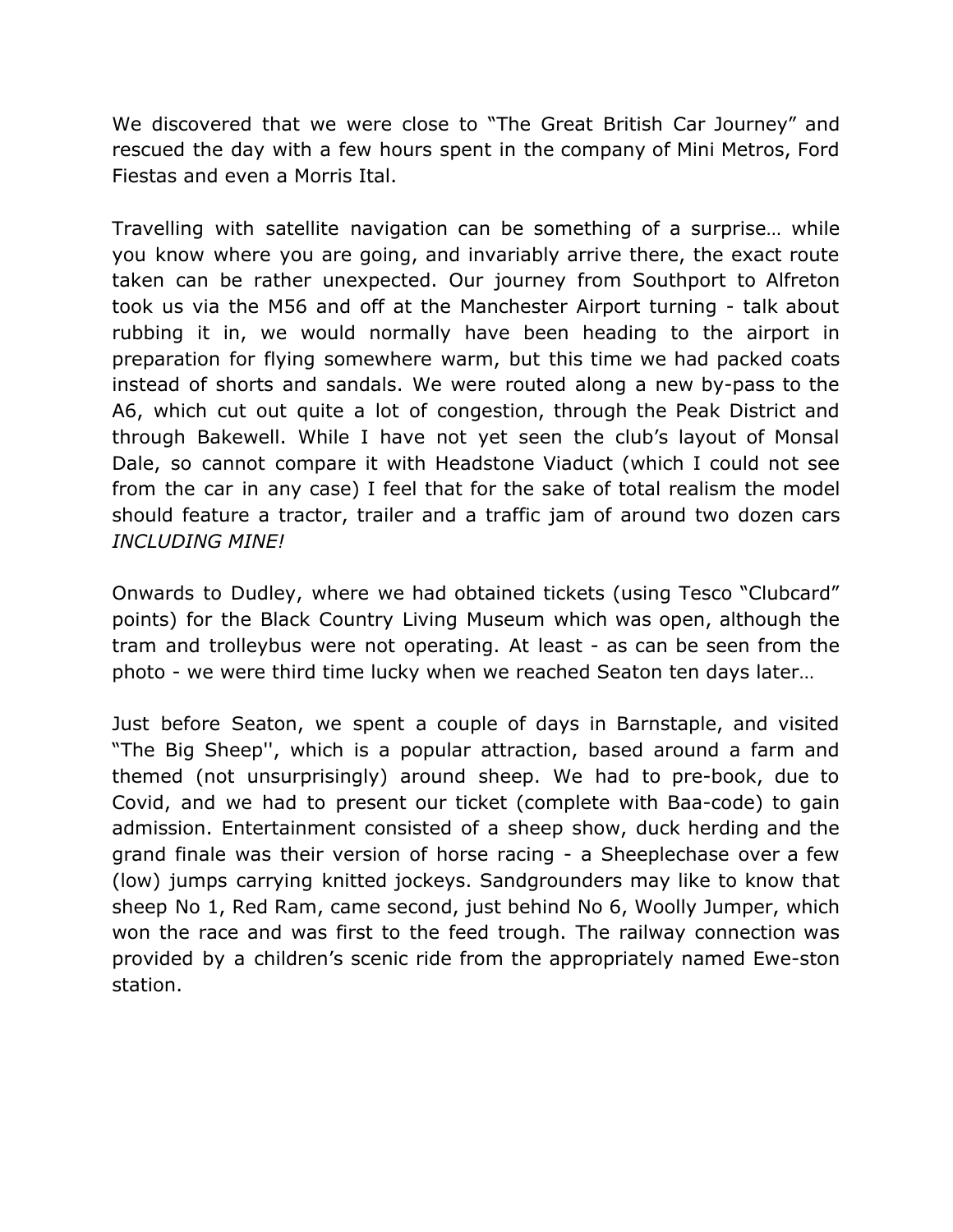## **Chairman's Notes Ian Shulver**

Well, finally we can all meet at the clubroom without any restrictions. I say that with reservations since we are still in a not ideal position with regards to Covid, and you should therefore bear that in mind when visiting the club. I suspect that most of us, if not all, are double jabbed, but that does not mean that we should let our guard down. So, please wash hands when entering the building, practice social distancing, and ventilate the building. Whilst masks are not mandatory, you may be more comfortable wearing one. On that basis I do hope to meet many of you on our normal meeting times (Tuesday evenings 7.30 – 10.00, and Thursday mornings 10.00 – 12.30).

You will see from Jim's notes, that we hope to have our delayed AGM in the near future (Secretary – please note that a date needs to be set and documents available) and that he has made a request for people to put their names forward for election one or other of the various offices (Chairman, Secretary and Treasurer in particular whose current incumbents feel like a respite from high office).

I would imagine that this is really the season for our garden railway brethren – making use of the great outdoors even though no actual modelling may be done. This is in stark contrast to us miniature modellers, where trying to work indoors to exacting standards in extreme heat without sweat making scalpels slippery and soldering irons short out. As for me, I have not even looked at my layout this month, but no doubt most of you will have persevered with the heat and been super productive. I wonder if the good weather has lessened the demand on the likes of PECO, so that they may be able to catch up on orders and I will soon get my pair of double slips I ordered some eight months ago.

And as I said earlier, I look forward to seeing you all at the clubrooms, but can only reiterate the final paragraph in Jim's notes.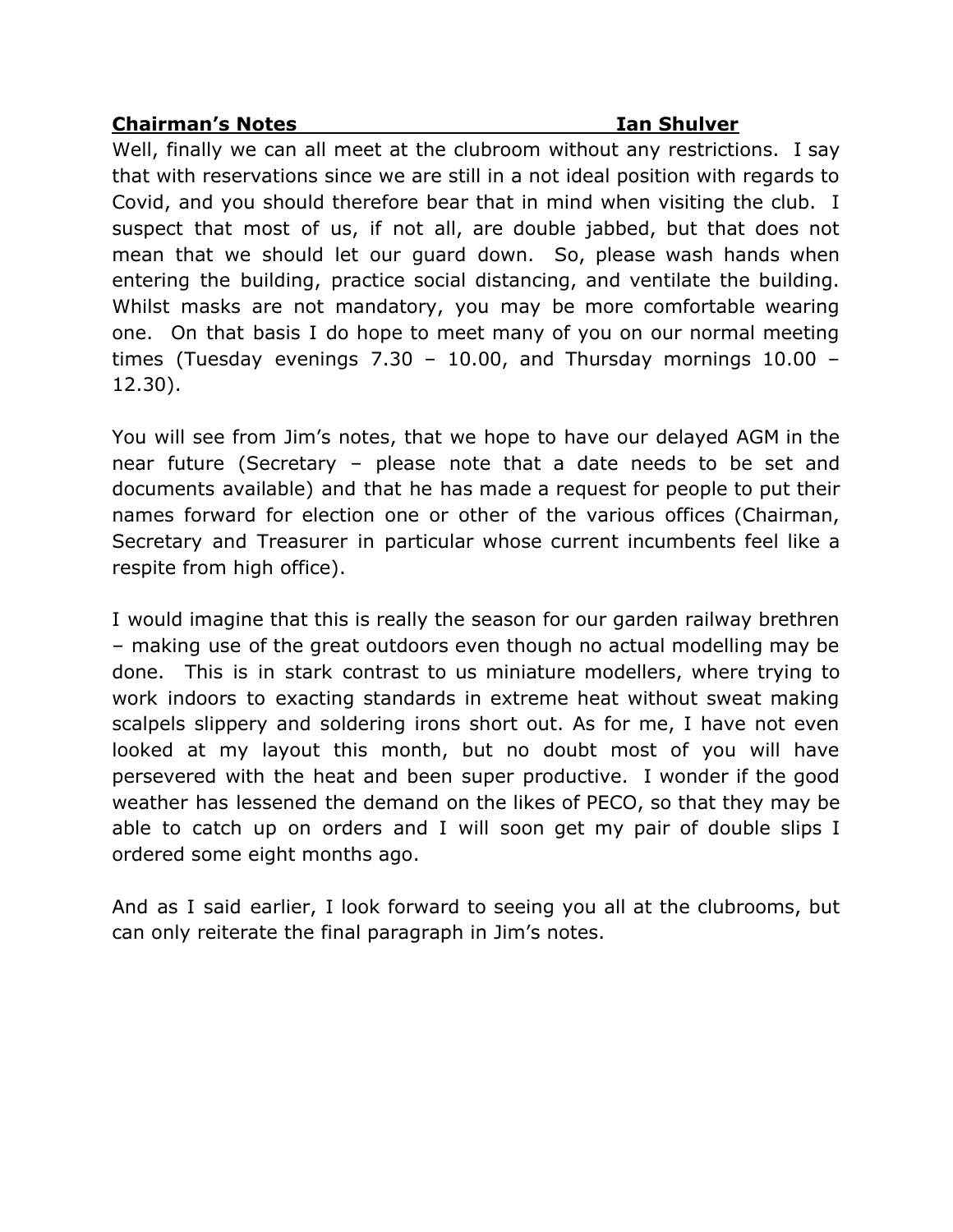### **Secretary's Notes Jim Ford**

Greetings Comrades. Well it is as hot as Hades as I write this month's report but I guess that the weather will break before you read my missive. It has been quite busy here on the P&L with many non-garden railway members attending to join in the revelry on Tuesdays. Some of us also made it to the SMEC small gauges event last Saturday.

As Ian will tell you, we have also re-commenced regular meetings in the clubroom on Tuesday evening and Thursday mornings. We also hope to be able to welcome new or returning members at these times. We are also going to arrange a face to face AGM in the next few weeks and we invite those who haven't been members of the Committee or Officers to consider putting yourselves forward. I have been secretary through the tenure of three different chairmen and David has been Treasurer for even longer. These are not jobs for life although it can seem so! Both Ian and myself have significant events coming up which will increase our absence from the club and reduce our availability in the next couple of years. So this is your chance to step forward!

It was nice earlier in the month to meet up with a former Secretary and Chairman of our club, Nick Wood, who lives in a very bucolic setting near Wadebridge. We had a chance to operate his fantastic Bodmin and Wadebridge Division of British Railways Southern Region and a most enjoyable time was had by all, not least our ladies. Grace made us a fine Cornish tea such that we were hard put to manage more than a token dinner in the pub where we were staying! A fuller report will follow from Tony Kuivala, assisted by Frank Parkinson.

And finally, just a reminder that if you are visiting the club, please remember to wash your hands and to observe social distancing. Masks reduce transmission of this terrible virus which is not yet fully vanquished by 50%, so please consider wearing one especially inside. It is your choice and your health!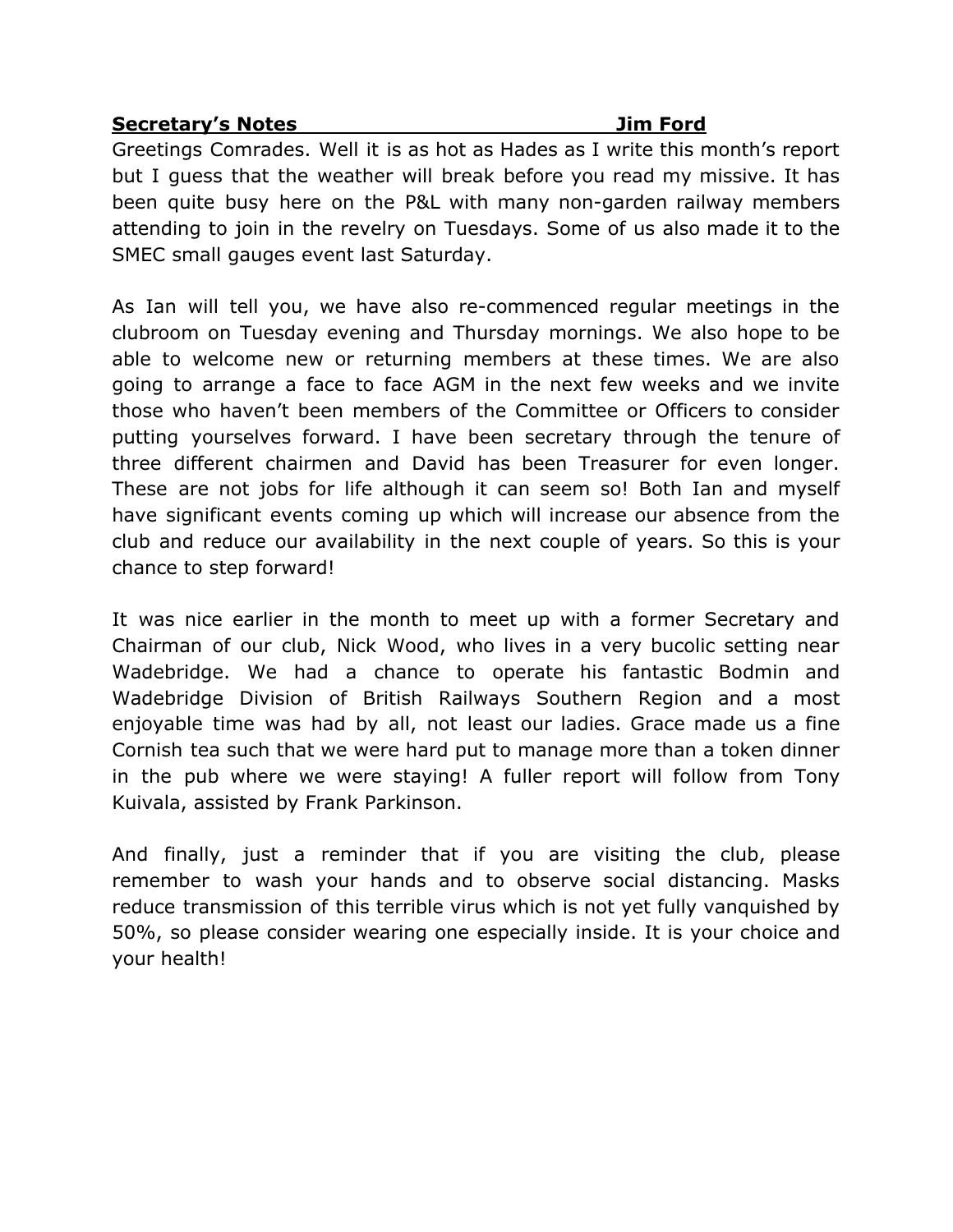# **Where's Andrew?**



No answers for last month's photograph. I was at Milestones museum at Basingstoke. A convenient place to break a journey to the south coast, there is a Premier Inn beside the museum. The new exhibit, a seaside pier, had not opened at the time of our visit, but the remainder of the museum was interesting, with several street scenes, period shops and factory workshops, and (important for the British summer) it is all under cover.

In keeping with the tram theme of this month's editorial, (and continued in an article by Mike Sharples) the challenge is to answer

with the location of this tram line. Please note that there is no overhead electric power (or am I just trying to fool you with "Photoshop"?)

# **A Cornish Viaduct Ian Shulver**

Some time ago I gave a talk entitled "Timber viaducts of the West Country", more specifically those built by Brunel to the west of Plymouth. Sadly, none of these elegant structures are with us today. However, I recently had an opportunity to stay in the area that once boasted of six of these - the area in question being Saltash. Some of you will remember the N gauge layout we built of Brunel's Royal Albert Bridge over twenty years ago – unfortunately no wooden trestles on this layout other than layout supports. The viaducts near Saltash were Coombe, Forder, Wivelscombe, Grove, Nottar and St Germans. Only Coombe and St Germans were on, or close to, the existing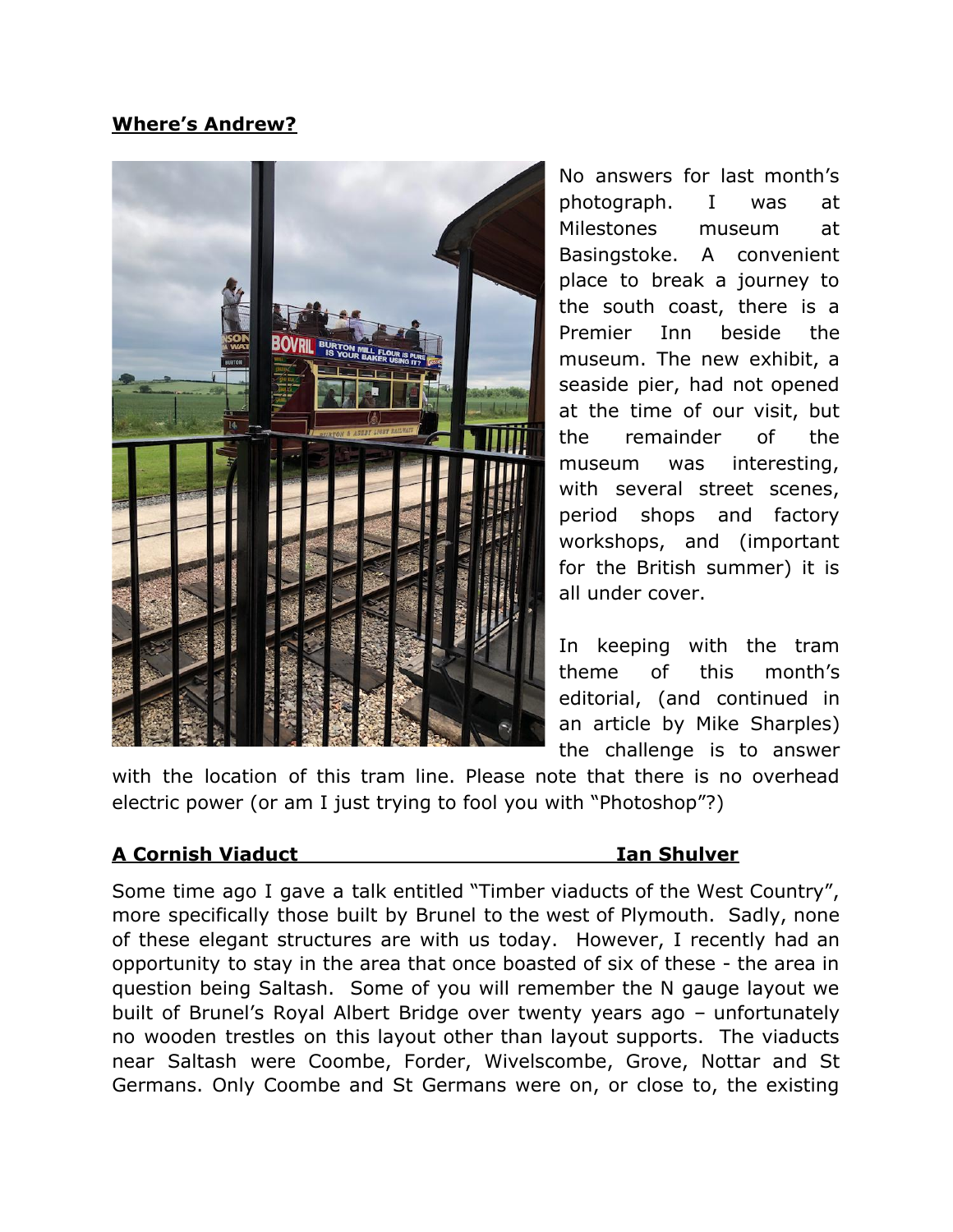railway line to Penzance. The other four were dismantled in 1908 when a diversionary route (I believe known as the Wearde Deviation) was constructed from just east of Forder to just west of Nottar. The deep valleys that those bridges spanned are still there of course and are now crossed by masonry viaducts with Forder, and Nottar being substantial structures.



The one viaduct that I would like to focus on is Forder, and closest to where I was staying. This crossed a branch of the St Germans or Lyner River at Anthony Passage where parts of the earthworks and bridge portal can still be seen, but almost impossible to photograph. A couple of hundred yards to the north of the old viaduct is the new Forder viaduct. The 1906 1;2500 Ordnance Survey map below shows the old railway line and the construction works for the deviation.

The line of the old railway can clearly be seen on current OS maps (1:25000 and 1:5000) and also on the ground (see satellite image) between Anthony Passage and St Germans. However, there seems to be no evidence towards the east of the viaduct even though there was a siding (Churchtown siding) there until the 1960's which was used to store carriages. More details, and some interesting photographs, can be found at [www.cornwallrailwaysociety.org.uk/wearde-deviation.html](http://www.cornwallrailwaysociety.org.uk/wearde-deviation.html)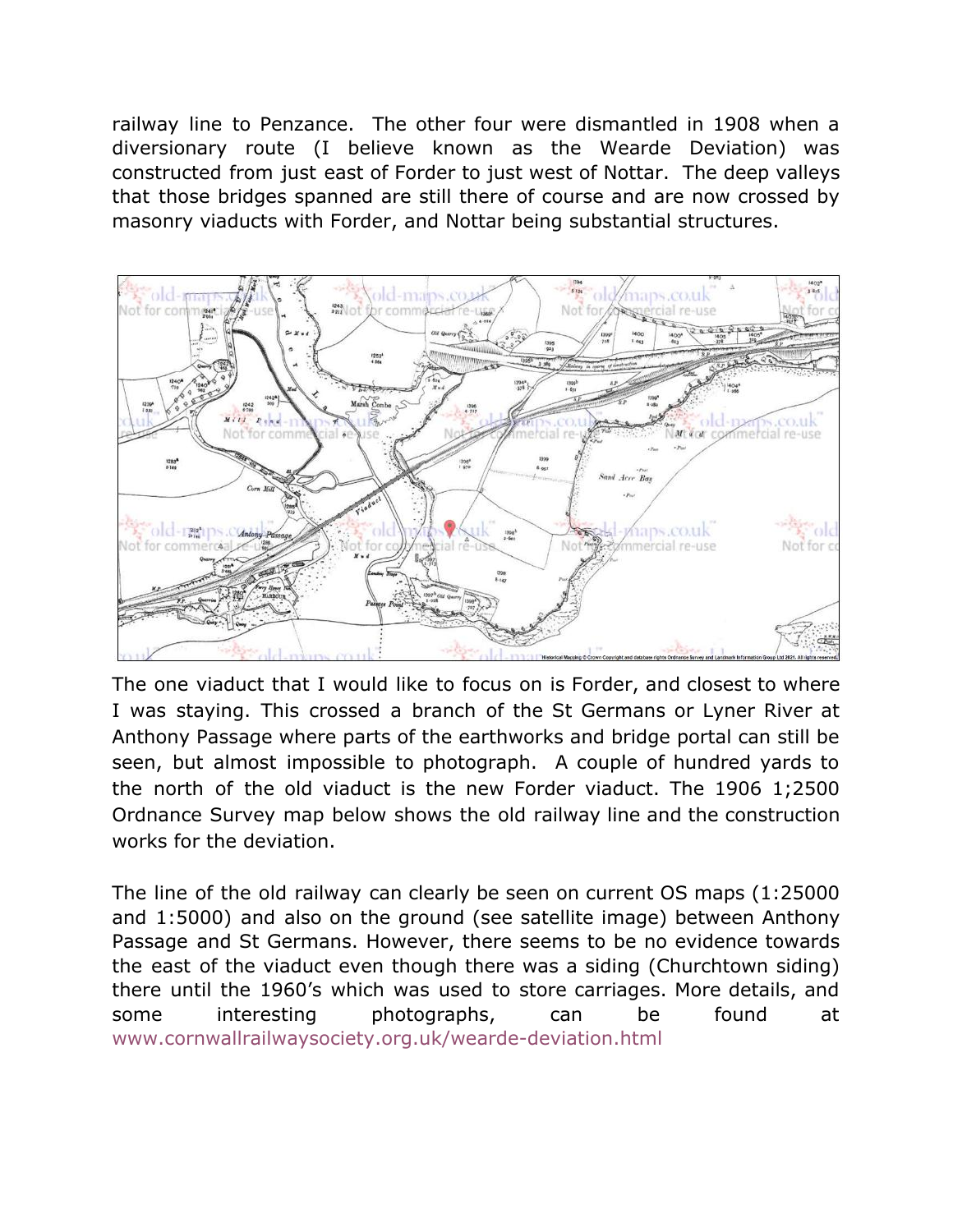Present day masonry viaducts



The wooden Forder viaduct was built in 1859 and was 606ft in length, being 67ft above water level and supported on 16 piers. It was known as a class C viaduct because the soft nature of the ground required a much lighter structure. The diagrams show the general nature of the construction as well as a more detailed view demonstrating the clever arrangement of the strutting to distribute loadings on the spans to the vertical trestles.

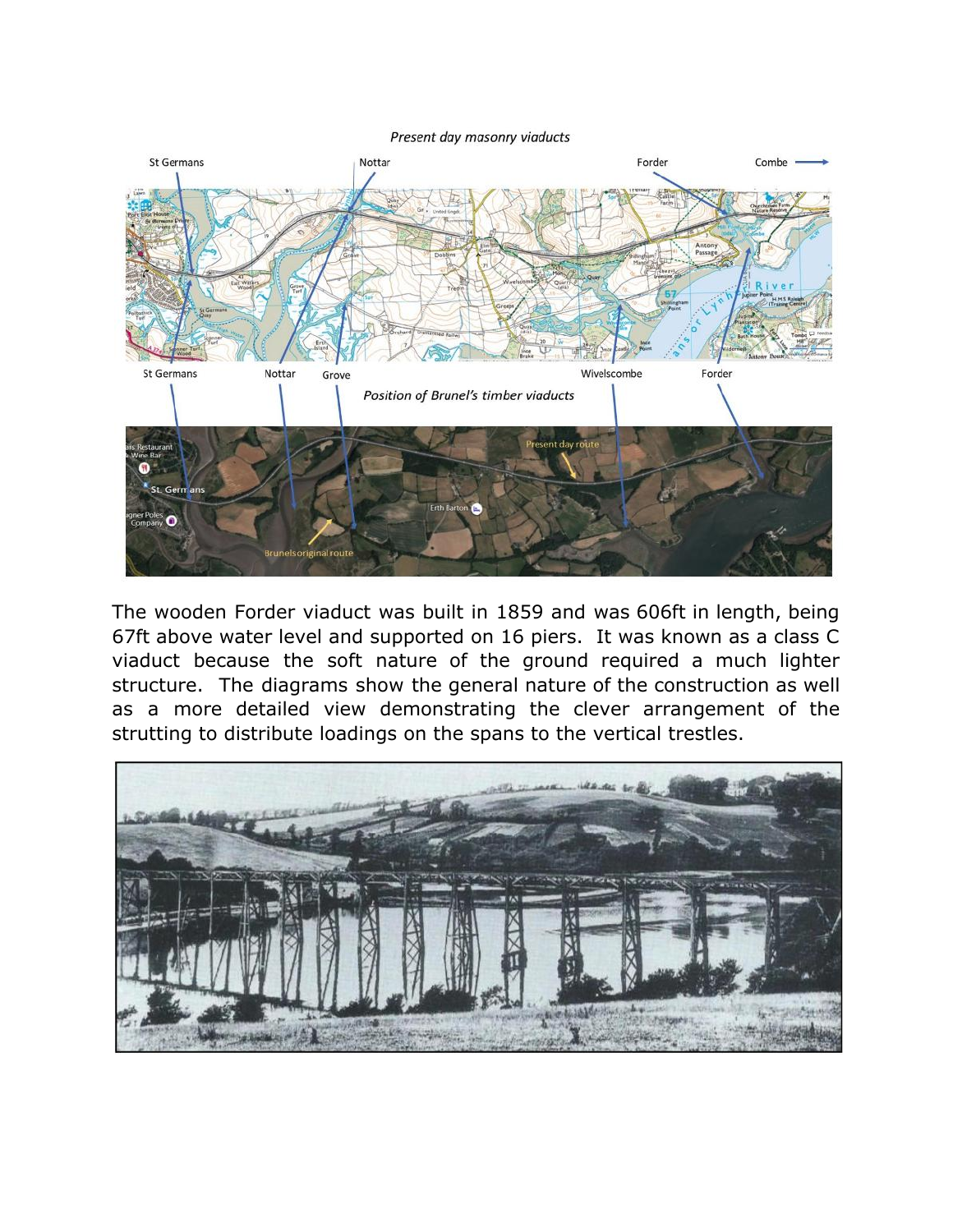

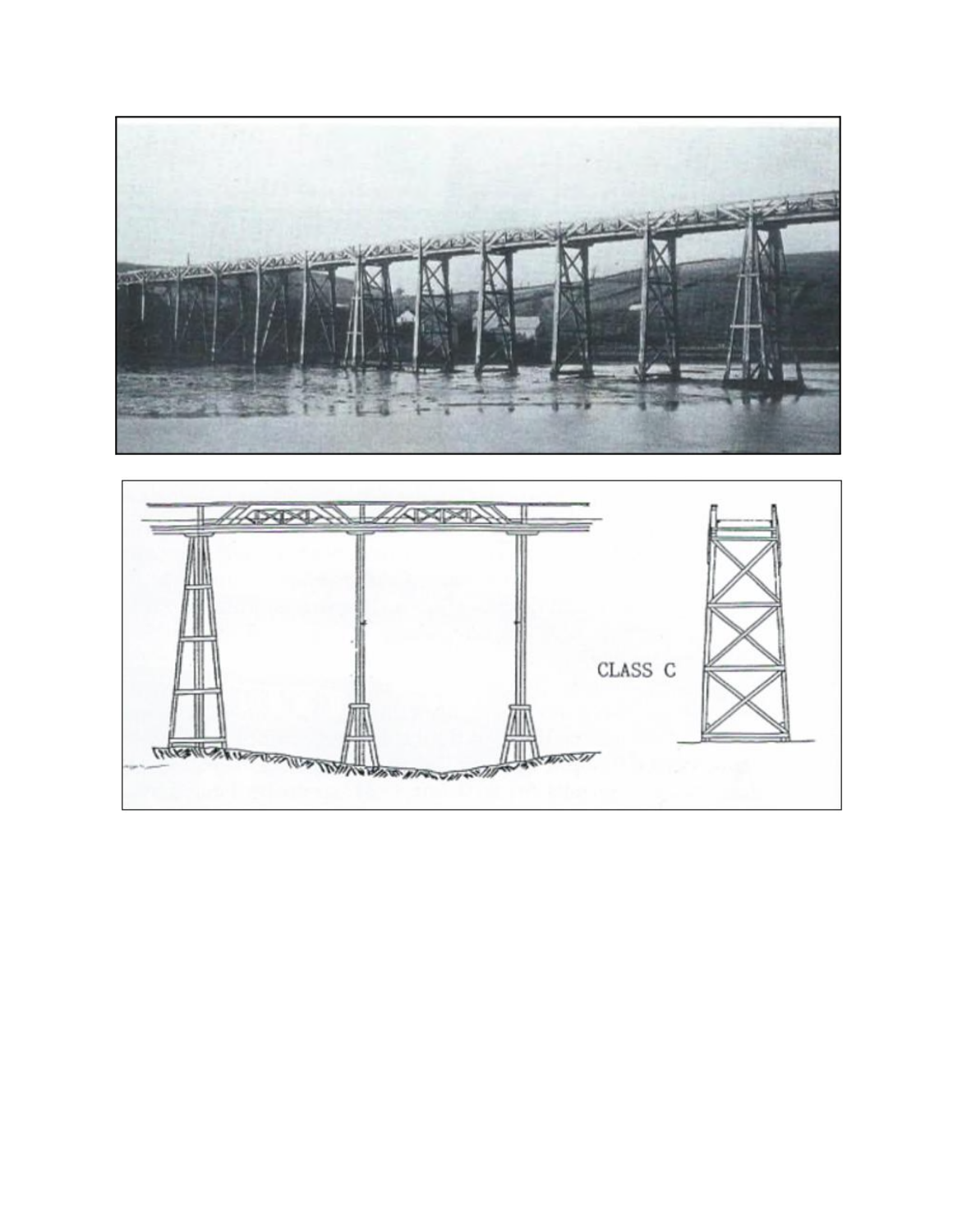

# **009 Trams Mike Sharples**

Well it seemed a good idea to build a 009 tram layout but what I didn't know was how rare 009 trams are, so I started a programme of building my own stock for the layout from plastic tram kits I bought off ebay. Here are some trams I have built over the last few years

Picture 1 Pride of Llanroc is two keil kraft west ham four wheeled joined together to make up a bogied double decker with seating on the top deck from a blackpool boat tram on a Kato 11-105 chassis and painted in Ford Olympic Blue with cream stripe.

Picture 2 Isambard Kingdom Brunel was one of the first trams i built about four years ago, it's a Hadfield Blackpool balloon tram kit cut down to 009 size and converted to a single decker and mounted on a Bachmann gp40 n gauge chassis it is the works car for the line painted in Kawasaki Firecracker Red

Picture 3 Ramses is a top deck of a London Transport E1 class I bought off Jim and converted into a single decker mounted on a Kato 11-103 chassis from a scrapped 009 rail bus Painted In Northern Ireland railway maroon and cream.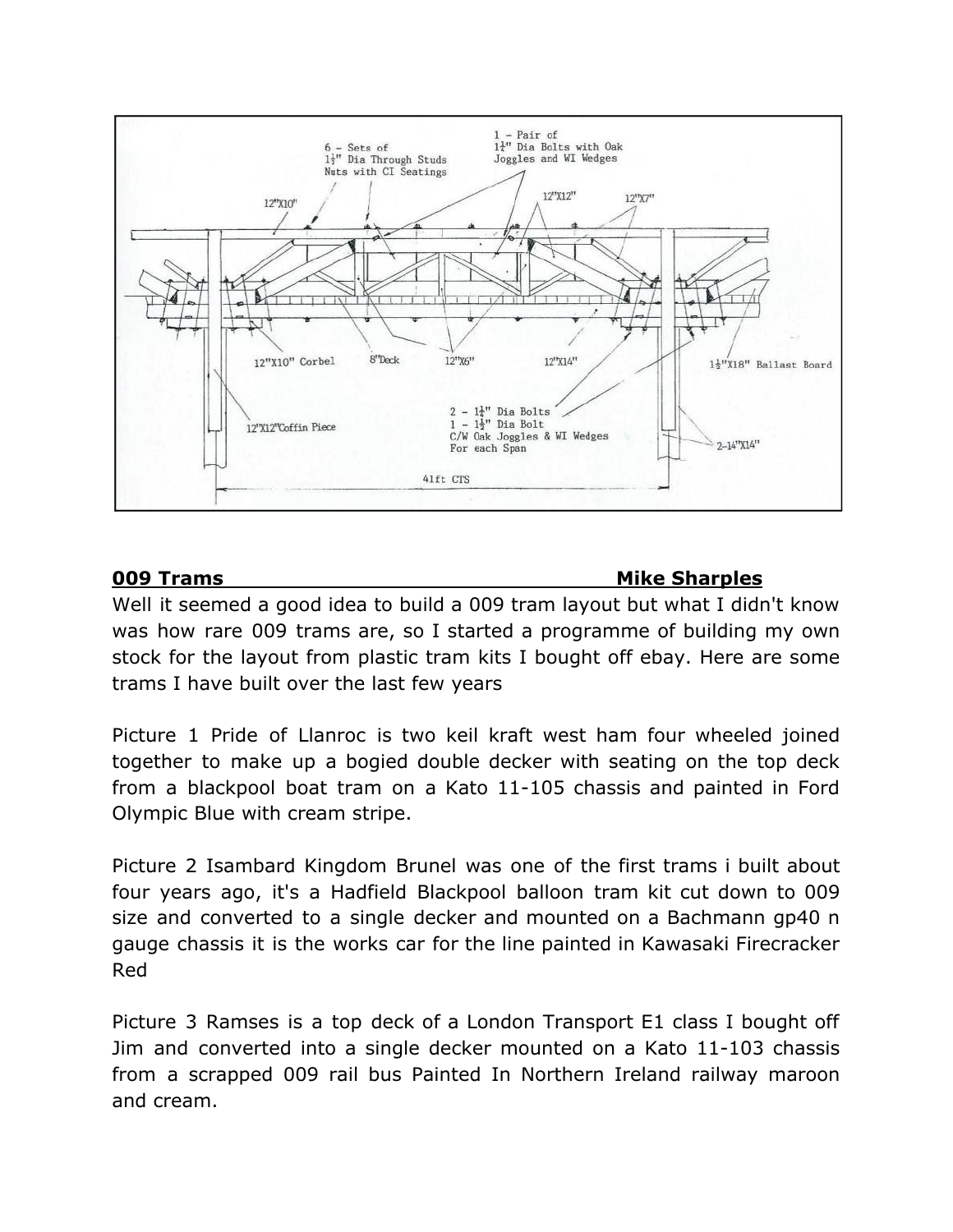

### **Mobile Canteen Ian Shulver**

If you saw this modelled on a layout, would you think that someone was taking the p…s. Apparently this modified container was one of a few converted in the late 1930's and lasted through the 40's.



It is believed the photo was taken sometime during the war as a morale booster. I am not certain how the water for tea was heated – no chimney visible, and would only really be viable where there was a platform or perhaps a mobile one. I suppose it might give Derek or Frank an idea for a quirky NG subject.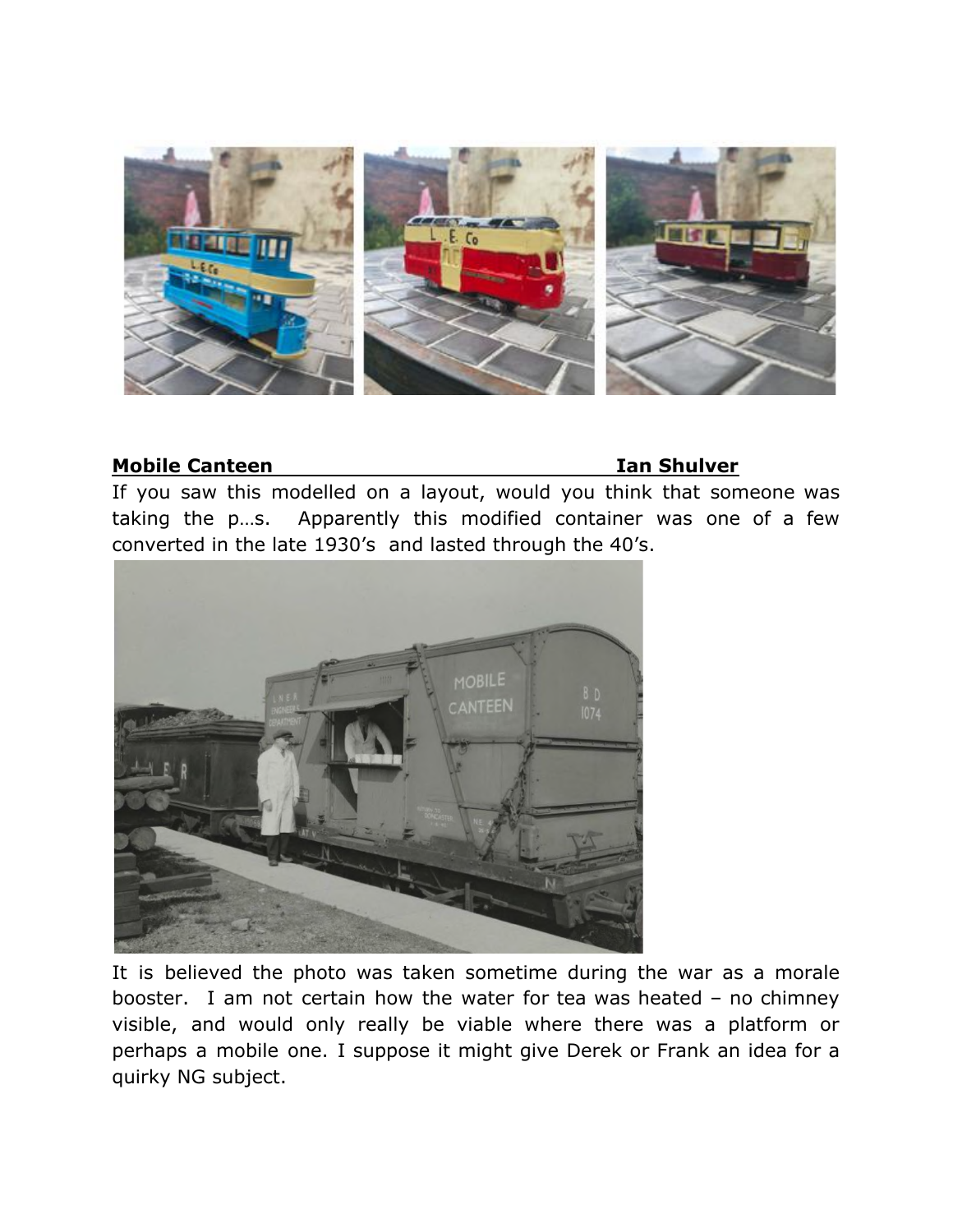## **Trains, Trams and Holiday Camps Andrew Chrysler**

Recently I managed a visit to Seaton, a place that I had wanted to visit for several years, for three reasons. Firstly, the visit would be something of a pilgrimage to the site of the Warner's Holiday Camp, especially as this year is the 40th anniversary of starting to work at another of the Warner Holiday Camps, at Bembridge on the Isle of Wight (and the possible foundation of my interest in all things "Island"). While the camp has ceased to exist, a Premier Inn stands on the part of the site where the campers' dining hall originally stood, and it was indeed the hotel we stayed at for a couple of days. The remainder of the Warner's site is now occupied by housing; the site, formerly prone to flooding, was raised with around a million tons of sand brought in by sea.

Captain Harry Warner was no fool, he had built his holiday camp directly alongside the station making it easy for arriving and departing campers. A second holiday camp, named "Blue Waters" was later built alongside, and has now been replaced by a Tesco supermarket and more housing, bringing the housing stock to about 4,000, of which about a third are occupied by pensioners. The climate was pleasant at the time of our visit, but I did wonder how exposed the town is to winter weather, although it is shielded to some extent by Beer Point, the home of the second reason to visit, Beer Heights Light Railway, which is located at Pecorama. Although I had originally planned a visit to Seaton in 2020, Pecorama was closed to the public that year due to the pandemic, and I was happy to attempt to "kill three birds with the same stone" as my third reason for the visit was Seaton Tramway, which runs mostly along the original alignment of the Seaton branch line.

Modern Electric Tramways Ltd (founded by Claude Lane) had previously operated a 2 foot line since 1954 in Eastbourne, but problems with lease renewal led to the search for a new location that could be bought freehold, and the Beeching axe proved that - in Seaton's case at least - the cloud could be said to have a silver lining.

The line was built to 2ft 9inch gauge, being the largest size that the existing trams could be regauged to. It opened late August 1970, running initially without overhead electrics and was operated by car no 8, which towed a trailer of batteries. The line was at the time rather short, to "Bobsworth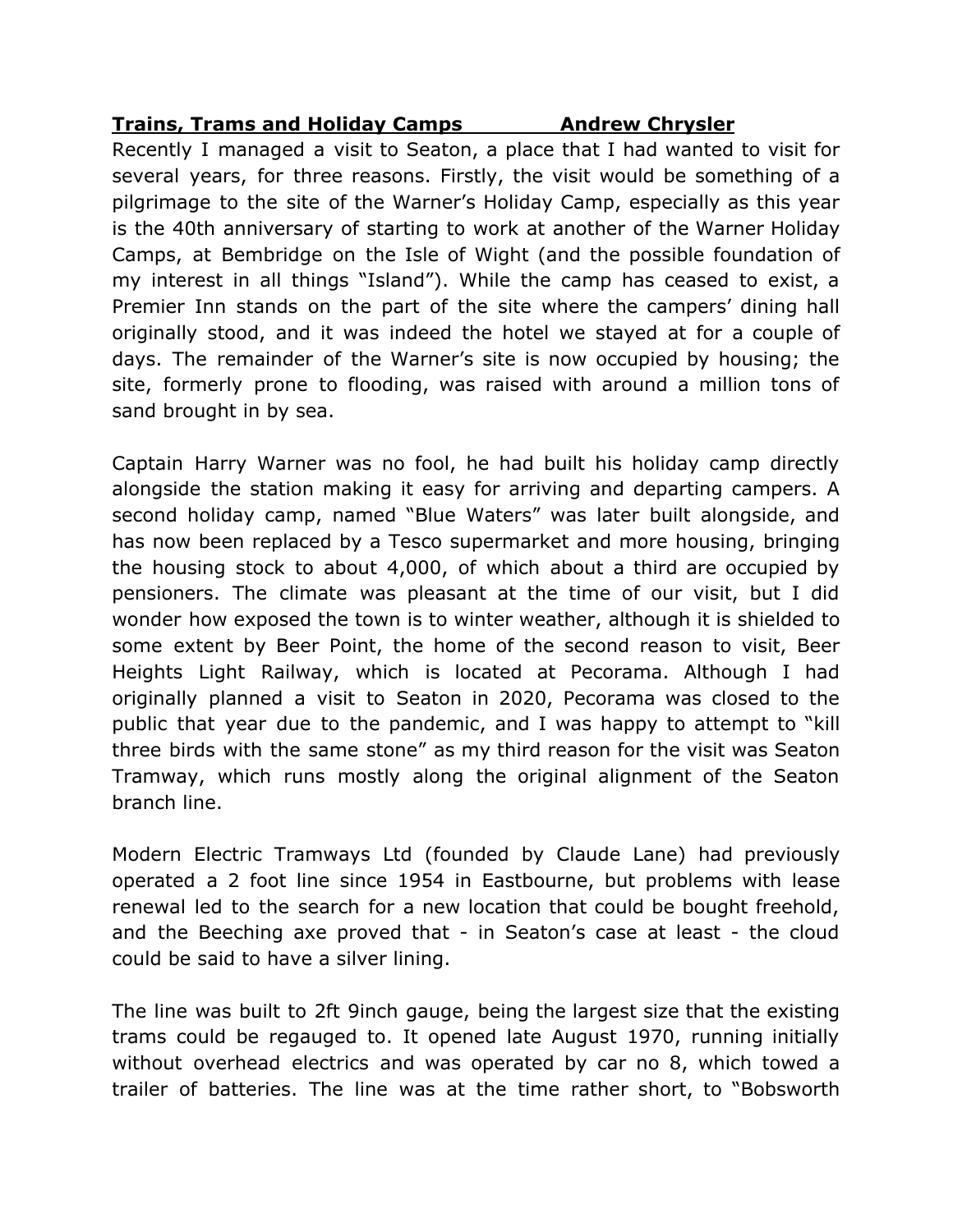Bridge" and back at a fare of - rather appropriately - 1 shilling. Claude Lane suffered a fatal heart attack in early 1971, just before the tramway reopened for the holiday season. The overhead electrics were completed in 1973, and the line extended to a terminus closer to the town centre with a deviation around the boundary of the two holiday camps, a deviation with several sharp bends that pose a challenge to the skill of the drivers as too slow a line speed risks the car juddering to a halt, while too high a speed brings other, easily imagined risks. The line was also extended to Colyton, which was not without problems as much of the track ballast for the section under construction was washed away by a flash flood in 1978.



The raising of the ground occupied originally by the holiday camps left Seaton terminus looking somewhat out of place, and in 2017 a new terminus was constructed with 450 tonnes of ballast, 300 sleepers and 190 piles allowing the new building to be raised two metres compared with its predecessor. The new terminus is completely enclosed, permitting boarding and even queueing - under cover, which has aided in the popularity of their "Polar Express" Christmas service.

Colyton station, although slightly extended, appears entirely authentic to the period, except for the platform edge which - quite understandably - has been made safe with the installation of iron railings, which can be seen in the photograph accompanying this month's editorial, which features tram no.10, which provided our first ride from Seaton to Colyton. The station building now houses a cafe, ticket office and gift shop.